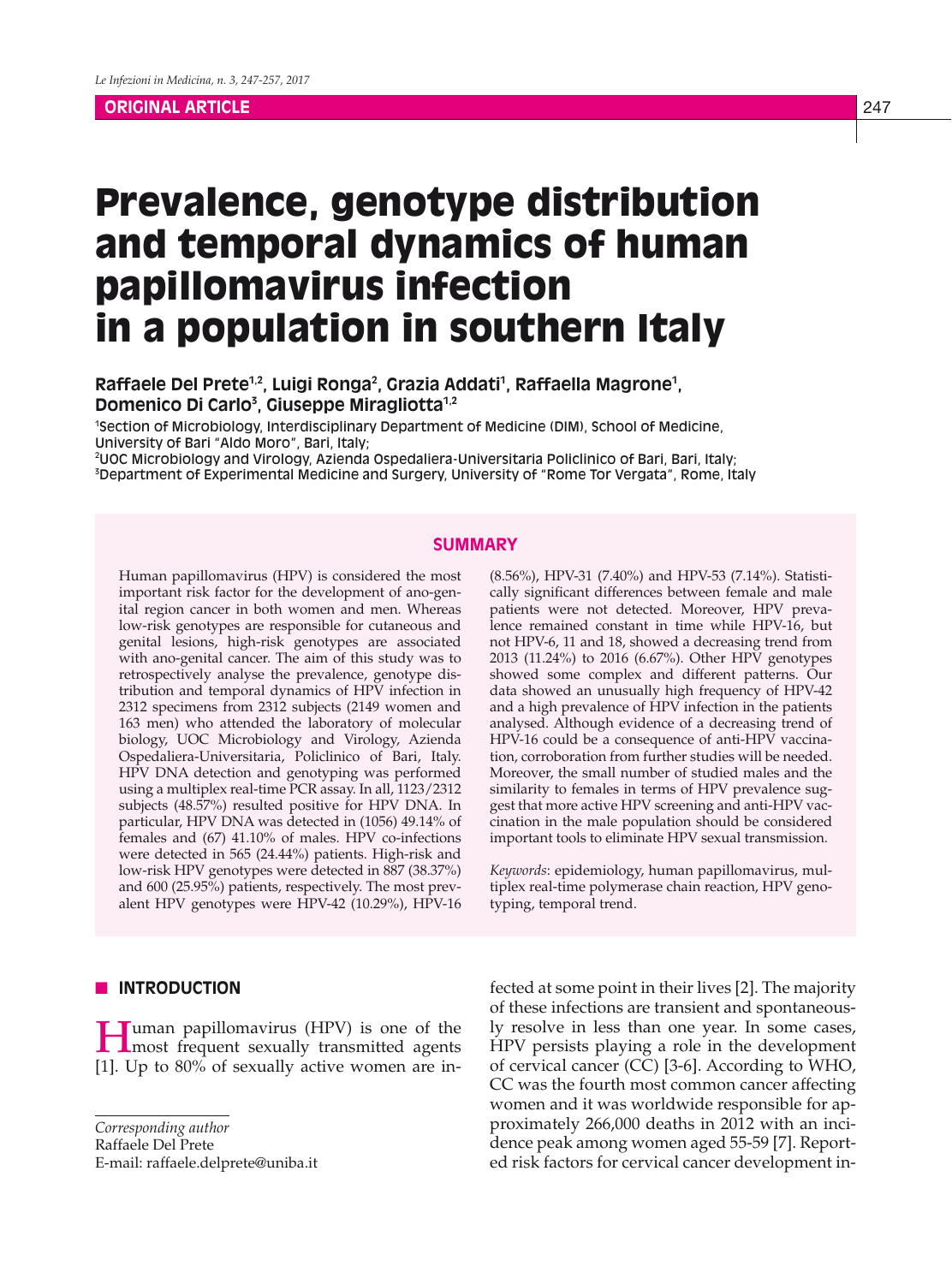clude smoking, sexually transmitted pathogens, oral contraceptives, and socioeconomic status [8]. Moreover, some studies have suggested a possible role of altered vaginal microbiota in the development of CIN and cervical cancer. In particular, an association between bacterial vaginosis and CIN has been reported by Gillet et al. [9]. Several biologically and behaviourally based risk factors have been related to both HPV acquisition and cervical cancer development [10]. However, also inflammatory status may favour the entry of other microorganisms, which can act as cofactors in the pathogenesis of cervical disease. In fact, several sexually transmitted pathogens have been correlated to HPV infection [11]. In general, there is an association between chronic inflammation, persistent infection and cancer. In fact, oncogenic process is mediated by autocrine and paracrine signals, causing changes in somatic cells under the influence of the microbial genome or of epigenetic factors [11, 12].

HPV genotypes are classified into high-risk (HR) and low risk (LR) types [13, 14]. Globally, the most common HR-HPV genotypes are 16 and 18 that account for 70% of CC, whereas 31, 33, 35, 52, 58 and other HR-HPV genotypes recur with a lower frequency, accounting for 20% [15-18].

Implementation of cervical cytology based on cervical screening programmes has successfully reduced the incidence and mortality in developed countries [17]. However, cervical cytology is affected by either a low sensitivity or reproducibility in detecting cervical intraepithelial neoplasia [19]. For this reason, HPV testing has been proposed as a useful tool for primary cervical screening [20, 21]. Currently, molecular methods for the detection of HPV DNA have been introduced into clinical practice with the aim of identifying women who are infected by HR-HPV, being at higher risk of developing precancerous and cancerous lesions [22, 23]. The purpose of this study was retrospectively to evaluate the prevalence, genotypes and trend of HPV infection in clinical samples collected from hospitalized and non-hospitalized patients from southern Italy.

## **PATIENTS AND METHODS**

From January 2013 to November 2016, 2312 consecutive samples including 143 cervical swabs, 2006 vaginal swabs from 2149 females and 163 urethral swabs from 163 males (female to male ratio=13.18), were collected. Median age of female and male patients was 36.30 years (Interquantile range [IQR]: 28.98-44.68) and 33.49 years (27.57- 41.57), respectively. Specimens were transferred to the laboratory of Molecular Biology, U.O.C. Microbiology and Virology, Azienda Universitaria-Ospedaliera, Policlinico of Bari, where they were analyzed.

All procedures performed in studies involving human participants were in accordance with the 305 ethical standards of the institutional and / or national research committee and with the 1964 Helsinki declaration and its later amendments or comparable ethical standards. Sample information (date of sampling, ward, type of specimen, testing results) together with the data of patients for whom molecular testing was performed (*i.e.*, age and sex) were recorded in an anonymous database by changing sensitive data into alphanumeric codes. No clinical data associated with these specimens were available. As a retrospective study, formal consent is not required.

## *Treatment of specimens*

2 mL of phosphate-buffered saline (pH 7.4) (Sigma-Aldrich, Milano, Italy) were added to vaginal and cervical swabs, collected by a rigid cotton-tipped swab applicator (Nuova Aptaca, Cannelli, Italy), and vortexed. 1 mL of phosphate buffered saline (Sigma) was added to urethral swabs and vortexed. Finally, all samples were transferred to microcentrifuge tubes and they were stored at -20°C until processing.

## *DNA isolation and multiplex real-time PCR*

To extract viral nucleid acids, microcentrifuge tubes were centrifuged at rcf=15,700 g for 15 minutes at 7°C. The majority of supernatant was discarded but 200 µl of supernatant was retained to resuspend the pellet.

Viral nucleic acids were extracted from the resuspended pellet using the automated MagNa Pure 96 system (Roche Diagnostics GmbH, Mennheim Germany) according to the manufacturer's instructions. DNA extraction was carried out starting from 200 µl of sample. DNA was eluted in a final volume of 100 µl. Extracted DNA samples were subject to multiplex real-time PCR (mRT-PCR) by Anyplex<sup>™</sup> II HPV 28 Detection System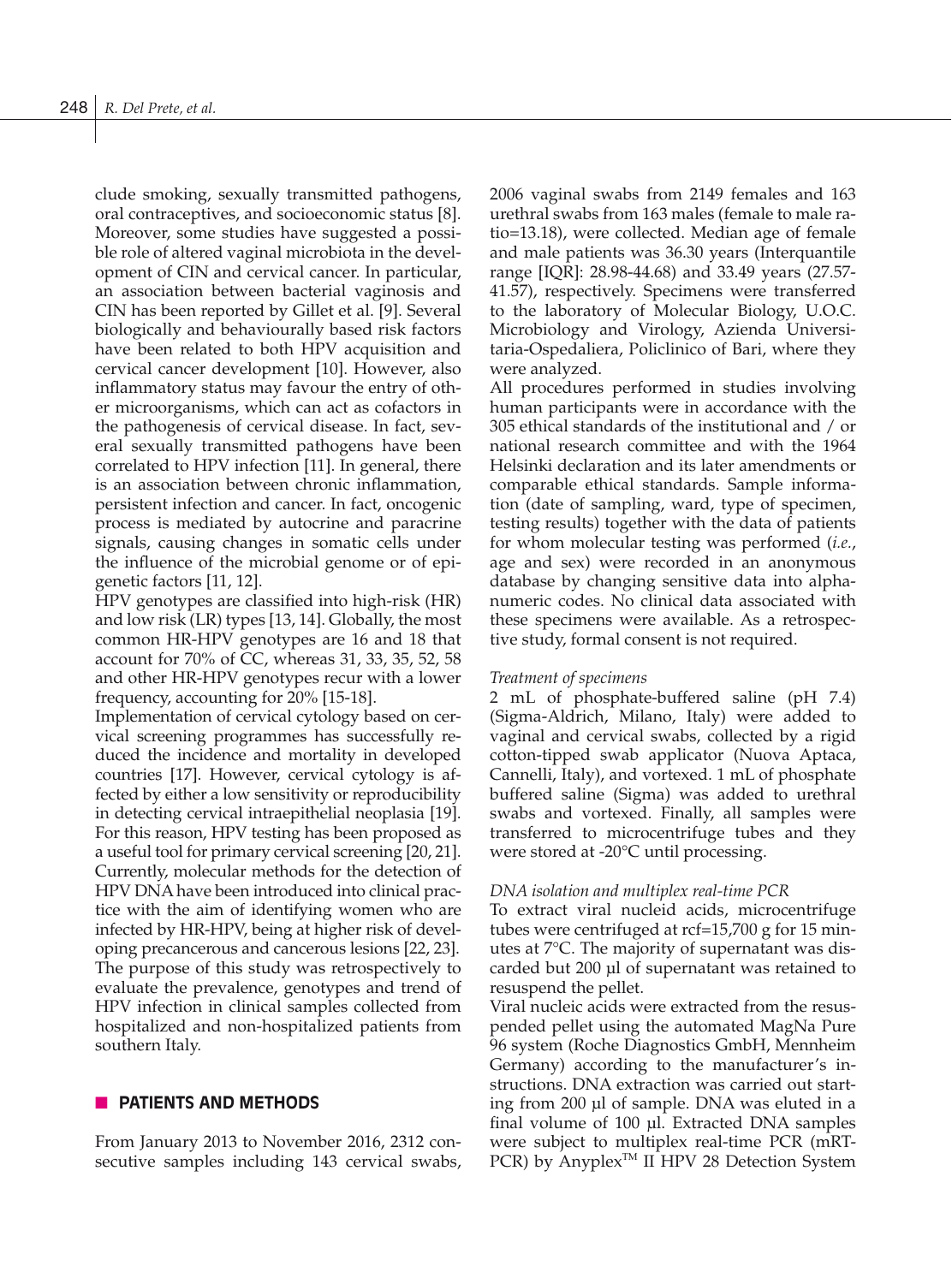(Seegene, Seoul, Korea) performed on CFX96 Real-Time PCR (Bio-Rad, Hercules, CA, USA).

## *Statistical analysis*

Independence of categorical and continuous variables was assessed by Fisher's exact test, Chi-squared test and Mann-Whitney test, respectively, as appropriate. Strength of associations was assessed by odds ratio and 95% Confidence Interval.

Median, interquartile range, differences of age and crude-age specific HPV prevalence were evaluated on 1914 female and 144 male patients, respectively, because of the unavailability of some birth dates. Effect size of difference of ages and difference of number of HPV genotypes in multiple infections were evaluated by Cohen's d.

To evaluate differences in median age between females and males, random replicates of 144 samples selected from the 1914 female patients were extracted without replacement. For each replicate, the Mann-Whitney test was evaluated. After 100,000 replicates, p value was calculated as 1- [(p values<0.05)/(number of replicates+1)].

To evaluate differences in HPV prevalence between females and males, random replicates of 163 samples selected from the 2149 female patients were extracted without replacement. For each replicate, a Fisher's exact test was evaluated. After 100,000 replicates, p value was calculated as 1-[(p values<0.05)/(number of replicates+1)].

Differences in prevalence of each HPV genotype, HR and LR HPV genotypes were again evaluated by 100,000 random replicates. For each replicate, statistical differences in prevalence for each HPV genotype and HR and LR HPV genotypes were evaluated by Fisher's exact test and Benjamini and Hochberg's (BH) procedure with False Discovery Rate (FDR)<5% [24]. P values were calculated as 1- [(BH adjusted p values<FDR)/(number of replicates+1)].

Differences in HPV prevalence between females and males in the same age group were evaluated by Fisher's exact test. Differences in prevalence in females and males patients ≤34 and >34, respectively, and differences in prevalence of HPV-16, HPV-18, HPV-6 and HPV-11 between both females and males ≤20 and >20 years old were evaluated by Fisher's exact test. P values were then corrected by BH's procedure with FDR<5%.

Exploratory analysis of time trends of HPV gen-

otypes by Lowess smoothing (Locally weighted scatterplot smoothing) was performed on 6-month periods prevalences. Smoother span value was 1.

Annual trends of overall HPV, HR, LR, HR except HPV-18, HPV-16, HPV-6 and HPV-11 were evaluated by Chi-squared test for trend and BH's procedure with FDR<5%.

Calculations were performed by open source statistical environment R (version 3.2.4) [25]. A p value <0.05 was considered statistically significant.

# **n RESULTS**

Globally, 1123/2312 (48.57%) samples were positive for HPV DNA. Overall the prevalence of HPV infection in females was 49.14% (1056) while in males it was 41.10% (67). Among women, the prevalence of HPV from vaginal swabs (48.9%, 979) and from cervical swabs (53.8%, 77) was not statistically different (Chi-squared test p value=0.280). The difference in prevalence between females and males was not statistically significant (Fisher's exact test p value=0.0511, P100,000=0.809, Odds ratio [OR]=0.722, 95% CI: 0.514-1.001). The age difference between female and male patients was not statistically significant (p value=0.0214, P100,000=0.682, Cohen's d=0.206).

In 565 samples (24.44%) a HPV co-infection was detected. The prevalence of co-infections was 25.36% (545) and 12.27% (20) in females and males, respectively (p value<0.001, P100,000=0.097, OR=2.429, 95% CI: 1.497-4.137). The median number of co-infection was 2 (2-3). The median number of HPV co-infections was 2 (2-3) and 2.5 (2-3) in females and males, respectively. The difference in the median number of HPV co-infections between females and males was not statistically significant (p value=0.949, P100,000=0.998, Cohen's d=0.093).

The prevalence of HR and LR genotypes was 38.37% (887) and 25.95% (600), respectively. HR and LR genotypes were not significantly different in prevalence between females and males (39.18% Vs 27.61%, p value=0.0034, P100,000=0.938, OR=1.689, 95% CI: 1.174-2.464 and 26.29% Vs 21.47%, p value=0.195, P100,000=1, OR=1.304, 95% CI: 0.879-1.978, respectively).

The most prevalent HPV genotypes were HPV-42 (10.29%, 238), HPV-16 (8.56%, 198), HPV-31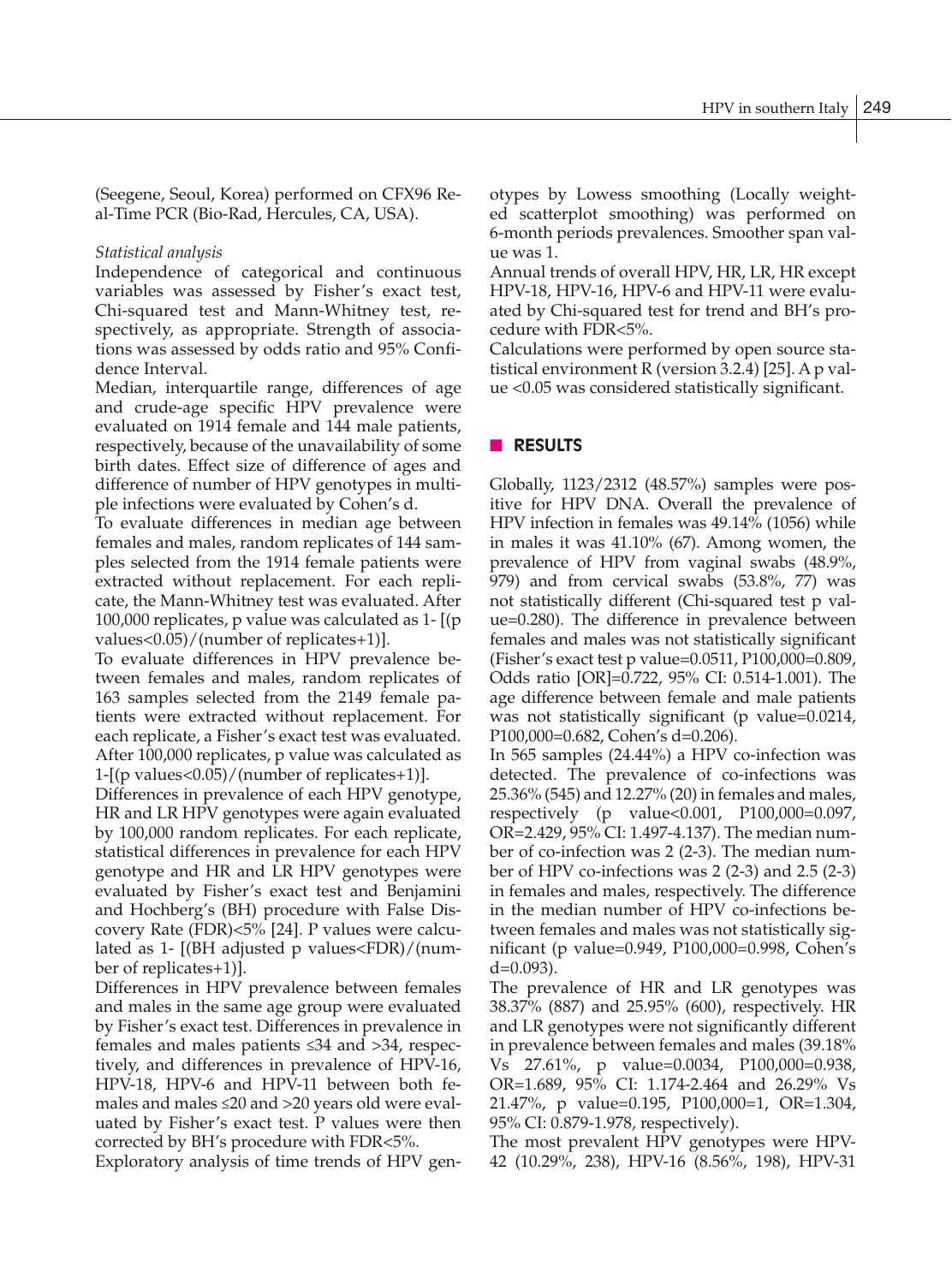(7.40%, 171), HPV-53 (7.14%, 165), HPV-54 (6.10%, 141) and HPV-6 (5.84%, 135). Among females, HPV-42 (10.70%, 230), HPV-16 (8.89%, 191), HPV-31 (7.63%, 164) and HPV-53 (7.35%, 158) were the most prevalent viral genotypes. On the other hand, the most prevalent genotypes in males were HPV-6 (7.98%, 13), HPV-42 (4.91%, 8), HPV-16 (4.29%, 7) and HPV-31 (4.29%, 7). Differences in prevalence between females and males for each viral genotype were not statistically significant (Table 1).

In females, the prevalence rates among different group ages ranged from 56.15% to 40.31%. Moreover, overall HPV prevalence in females ≤34 and >34 was statistically different (57.75% Vs 42.10%) (Table 2).

|  |  | Table 1 - Overall prevalence of HPV genotypes detected and their prevalence in female and male patients. |  |  |  |  |  |  |  |  |  |
|--|--|----------------------------------------------------------------------------------------------------------|--|--|--|--|--|--|--|--|--|
|--|--|----------------------------------------------------------------------------------------------------------|--|--|--|--|--|--|--|--|--|

| <b>HPV</b> Genotypes | HPV total prevalence<br>$(95\%CI)$ | HPV prevalence in<br>females (95%CI) | HPV prevalence in males<br>$(95\%CI)$ | $P$ value $_{100,000}$ |
|----------------------|------------------------------------|--------------------------------------|---------------------------------------|------------------------|
| <b>HPV 42</b>        | 10.29 (9.10-11.62)                 | 10.70 (9.44-12.11)                   | 4.91 (2.30-9.77)                      | 0.98                   |
| <b>HPV 16</b>        | 8.56 (7.47-9.80)                   | 8.89 (7.74-10.19)                    | 4.29 (1.89-8.99)                      | 0.99                   |
| <b>HPV 31</b>        | 7.40 (6.38-6.56)                   | $7.63(6.56 - 8.86)$                  | 4.29 (1.89-8.99)                      | $\mathbf{1}$           |
| <b>HPV 53</b>        | $7.14(6.14 - 8.28)$                | $7.35(6.30-8.56)$                    | 4.29 (1.89-8.99)                      | $\mathbf{1}$           |
| <b>HPV 54</b>        | $6.10(5.17 - 7.17)$                | $6.28(5.31 - 7.41)$                  | $3.68(1.51-8.20)$                     | $\mathbf{1}$           |
| HPV <sub>6</sub>     | 5.84 (4.93-6.89)                   | $5.68(4.75-6.76)$                    | 7.98 (4.49-13.53)                     | $\mathbf{1}$           |
| <b>HPV 66</b>        | $4.63(3.82 - 5.59)$                | 4.84 (3.99-5.86)                     | $1.84(0.48-5.71)$                     | $\mathbf{1}$           |
| <b>HPV 51</b>        | $3.94(3.20-4.83)$                  | $4.09(3.31 - 5.04)$                  | $1.84(0.48 - 5.71)$                   | $\mathbf{1}$           |
| <b>HPV 58</b>        | $3.72(3.00-4.59)$                  | $3.77(3.02 - 4.69)$                  | $3.07(1.13 - 7.39)$                   | $\mathbf{1}$           |
| <b>HPV 73</b>        | $3.46(2.77-4.31)$                  | 3.49 (2.77-4.38)                     | $3.07(1.13 - 7.39)$                   | $\mathbf{1}$           |
| <b>HPV 56</b>        | $3.37(2.69 - 4.21)$                | $3.44(2.73-4.33)$                    | $2.45(0.79-6.56)$                     | $\mathbf{1}$           |
| <b>HPV 61</b>        | $3.29(2.62 - 4.12)$                | $3.44(2.73-4.33)$                    | $1.23(0.21-4.82)$                     | $\mathbf{1}$           |
| <b>HPV 68</b>        | 2.94 (2.31-3.74)                   | $3.12(2.44 - 3.97)$                  | $0.61(0.03-3.89)$                     | $\mathbf{1}$           |
| <b>HPV 18</b>        | $2.85(2.23-3.64)$                  | $2.93(2.28-3.76)$                    | $1.84(0.48 - 5.71)$                   | $\mathbf{1}$           |
| <b>HPV 52</b>        | $2.85(2.23-3.64)$                  | $3.07(2.40-3.91)$                    | $0.00(0.00-2.87)$                     | 0.98                   |
| HPV 44               | $2.60(2.00-3.35)$                  | 2.61 (1.99-3.39)                     | $2.45(0.79-6.56)$                     | $\mathbf{1}$           |
| <b>HPV 59</b>        | $2.55(1.96-3.30)$                  | $2.65(2.03-3.45)$                    | $1.23(0.21-4.82)$                     | $\mathbf{1}$           |
| HPV 39               | $2.38(1.81-3.11)$                  | $2.51(1.91-3.29)$                    | $0.61(0.03-3.89)$                     | $\mathbf{1}$           |
| HPV 33               | $1.82(1.33 - 2.47)$                | $1.86(1.35-2.55)$                    | $1.23(0.21-4.82)$                     | $\mathbf{1}$           |
| HPV 40               | $1.77(1.29-2.42)$                  | $1.77(1.27-2.44)$                    | $1.84(0.48 - 5.71)$                   | $\mathbf{1}$           |
| <b>HPV 70</b>        | $1.77(1.29-2.42)$                  | $1.77(1.27-2.44)$                    | $1.84(0.48 - 5.71)$                   | $\mathbf{1}$           |
| HPV 43               | $1.56(1.11-2.17)$                  | $1.54(1.08-2.18)$                    | $1.84(0.48-5.71)$                     | $\mathbf{1}$           |
| HPV 35               | $1.30(0.89-1.87)$                  | $1.40(0.96 - 2.01)$                  | $0.00(0.00-2.87)$                     | $\mathbf{1}$           |
| HPV 45               | $1.25(0.86-1.82)$                  | $1.21(0.81-1.79)$                    | $1.84(0.48-5.71)$                     | $\mathbf{1}$           |
| <b>HPV 11</b>        | $0.95(0.61-1.46)$                  | $0.74(0.44-1.23)$                    | $3.68(1.51 - 8.20)$                   | $\mathbf{1}$           |
| <b>HPV 82</b>        | $0.87(0.54-1.36)$                  | $0.79(0.48-1.29)$                    | $1.84(0.48 - 5.71)$                   | $\mathbf{1}$           |
| <b>HPV 26</b>        | $0.13(0.03-0.41)$                  | $0.14(0.04 - 0.44)$                  | $0.00(0.00-2.87)$                     | $\mathbf{1}$           |
| <b>HPV 69</b>        | $0.04(0.00-0.28)$                  | $0.05(0.00-0.30)$                    | $0.00(0.00-2.87)$                     | $\mathbf{1}$           |
| High risk HPV        | 38.37 (36.38-40.39)                | 39.18 (37.12-41.29)                  | 27.61 (21.04-35.25)                   | 0.938                  |
| Low risk HPV         | 25.95 (24.18-27.80)                | 26.29 (24.45-28.22)                  | 21.47 (15.60-28.72)                   | $\mathbf{1}$           |

HPV genotypes are ordered by their overall prevalence. Differences in prevalence of HPV genotypes between male and female patients are not statistically significant.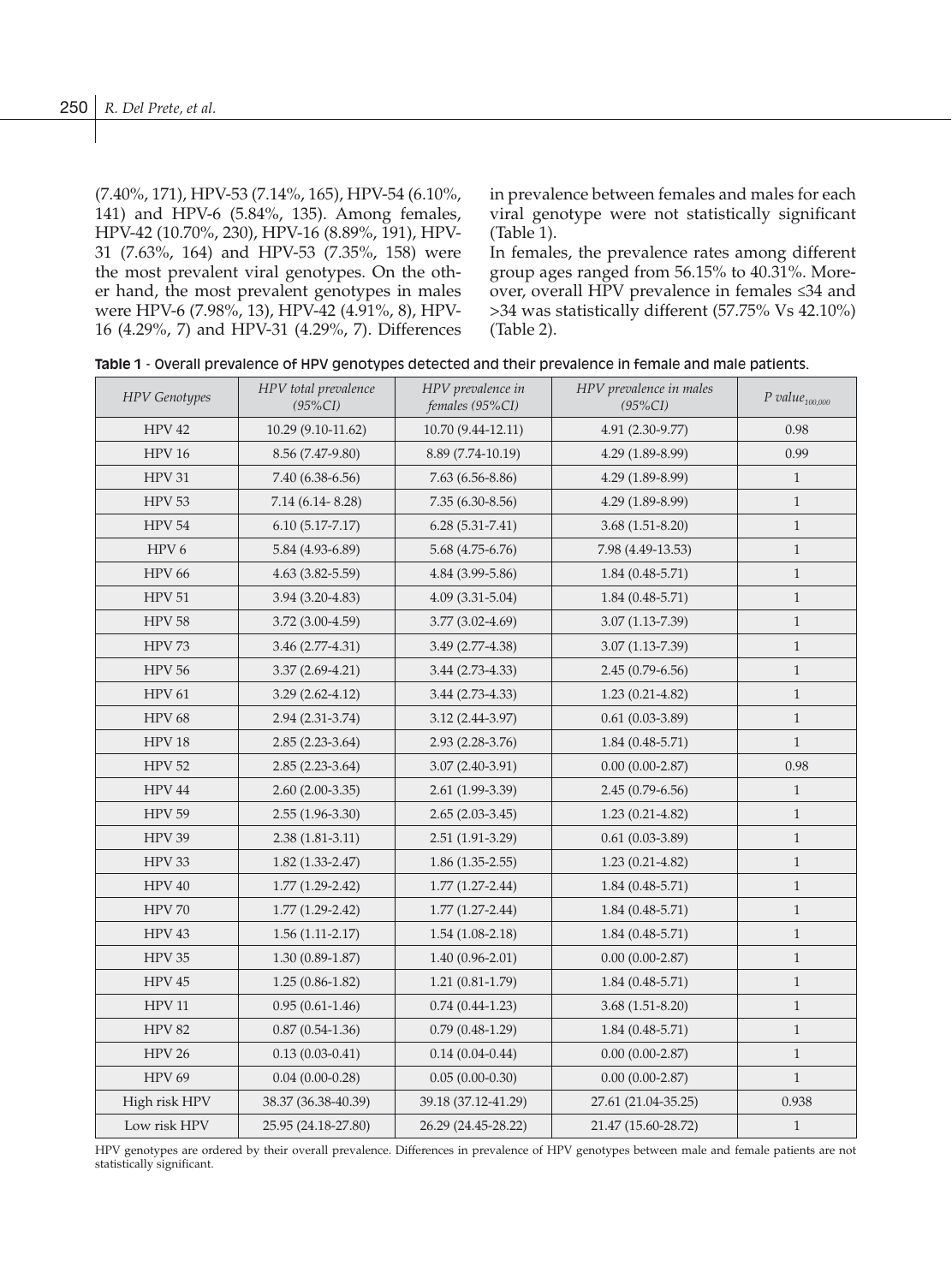| Age Group |     | Females (1914)         | <i>Males</i> (144) |                        |  |
|-----------|-----|------------------------|--------------------|------------------------|--|
|           | N.  | HPV Prevalence (95%CI) | N.                 | HPV Prevalence (95%CI) |  |
| $0 - 24$  | 187 | 56.15 (48.72-63.32)*   | 14                 | 42.86 (18.81-70.35)    |  |
| 25-34     | 658 | 58.21 (54.32-61.99)*   |                    | 44.26 (31.76-57.49)    |  |
| 35-44     | 584 | 42.29 (38.27-46.42)    | 40                 | 37.50 (23.17-54.19)    |  |
| 45-54     | 392 | 40.31 (35.44-45.36)    | 23                 | 26.09 (11.08-48.69)    |  |
| 55-64     | 80  | 48.75 (37.52-60.1)     |                    | 33.33 (6.00-75.89)     |  |
| $65+$     | 13  | 46.15 (20.40-73.88)    | 0                  | NC                     |  |

## **Table 2** - Crude age-specific HPV prevalence and 95%CI in female and male patients.

Differences in prevalence rates between female and male patients in the same age group and differences of prevalence in ages ≤34 and >34 in male patients are not statistically significant after Benjamini-Hochberg's correction.

\*Differences in prevalence in ages ≤34 and >34 in female patients are statistically significant after Benjamini-Hochberg's correction.

*NC: Not Calculated*

*N.: Number of analyzed subjects.*

|  |  | Table 3 - Prevalence of HPV 16, 18, 6 and 11 in females and males $\leq$ 20 and >20 years old, respectively. |
|--|--|--------------------------------------------------------------------------------------------------------------|
|--|--|--------------------------------------------------------------------------------------------------------------|

|                   | HPV Prevalence (%)          |                                       |                          |                        |  |  |  |
|-------------------|-----------------------------|---------------------------------------|--------------------------|------------------------|--|--|--|
| HPV-Genotype      | Females $\leq$ 20<br>$n=20$ | $F$ <i>emales</i> $>20$<br>$n = 1885$ | Males $\leq$ 20<br>$n=4$ | Male > 20<br>$n = 140$ |  |  |  |
| HPV16             | 13.79                       | 8.97                                  | 0.00                     | 5.00                   |  |  |  |
| HPV <sub>18</sub> | 0.00                        | 3.13                                  | 0.00                     | 2.14                   |  |  |  |
| HPV <sub>6</sub>  | 4.93                        | 10.34                                 | 0.00                     | 9.29                   |  |  |  |
| <b>HPV 11</b>     | 0.00                        | 0.64                                  | 4.29                     | 0.00                   |  |  |  |

Differences in prevalence of each genotype in females ≤20 and >20 years old and males ≤20 and >20 years old are not statistically significant after Benjamini-Hochberg's correction, respectively.

*n=Number of people analyzed.*

Prevalence values among different group ages ranged from 44.26% to 26.09% in males. No significant differences in HPV prevalence in males ≤34 were detected. Moreover, statistically significant differences in HPV-6, HPV-11, HPV-16 and HPV-18 prevalence in female and male patients ≤20 and >20, respectively, were not detected (Table 3).

Exploratory analysis of HPV type specific infection rates showed different and complex patterns (Figure 1). In particular, HPV-16 decreased over time until reaching a slight stabilization towards the end of the study period. Among HR genotypes, HPV-52 and HPV-66 showed a slight increase with time. Among LR genotypes HPV-6 and HPV-44 revealed an increase while HPV-11 and HPV-61 decreased with time. In particular, HPV-42 showed an increase until halfway through 2014 and then it stabilized.

The evaluation of annual prevalence rates is reported in Figure 2. In particular, HPV-16 showed a decreasing trend from 11.24% in 2013 to 6.67% in 2016 (Chi-squared for trend p value=0.001, significant after BH's correction). On the other hand, HPV-18 peaked in 2015 (4.00%) from the minimum value in 2013 (2.09%) and then decreasing in 2016 (2.39%) (p value=0.568). HPV-6 showed an increasing but non-significant pattern from 4.67% in 2013 to 6.67% in 2016 (p value=0.101). HPV-11 peaked in 2014 (0.80%) and then decrease (p value=0.256). On the other hand, HPV prevalence remained nearly constant from 50.72% in 2013 to 43.93% in 2016 (p value=0.029, non-significant after BH's correction), as did low risk HPV (p value=0.594) and high risk HPV except HPV-16 (p value=0.105). On the contrary, high risk HPV prevalence decreased from 40.58% in 2013 to 33.16% in 2016 (p value=0.011, significant after BH's correction).

# **n** DISCUSSION

Our study shows a high prevalence of HPV infection in women and men living in Apulia. Moreover,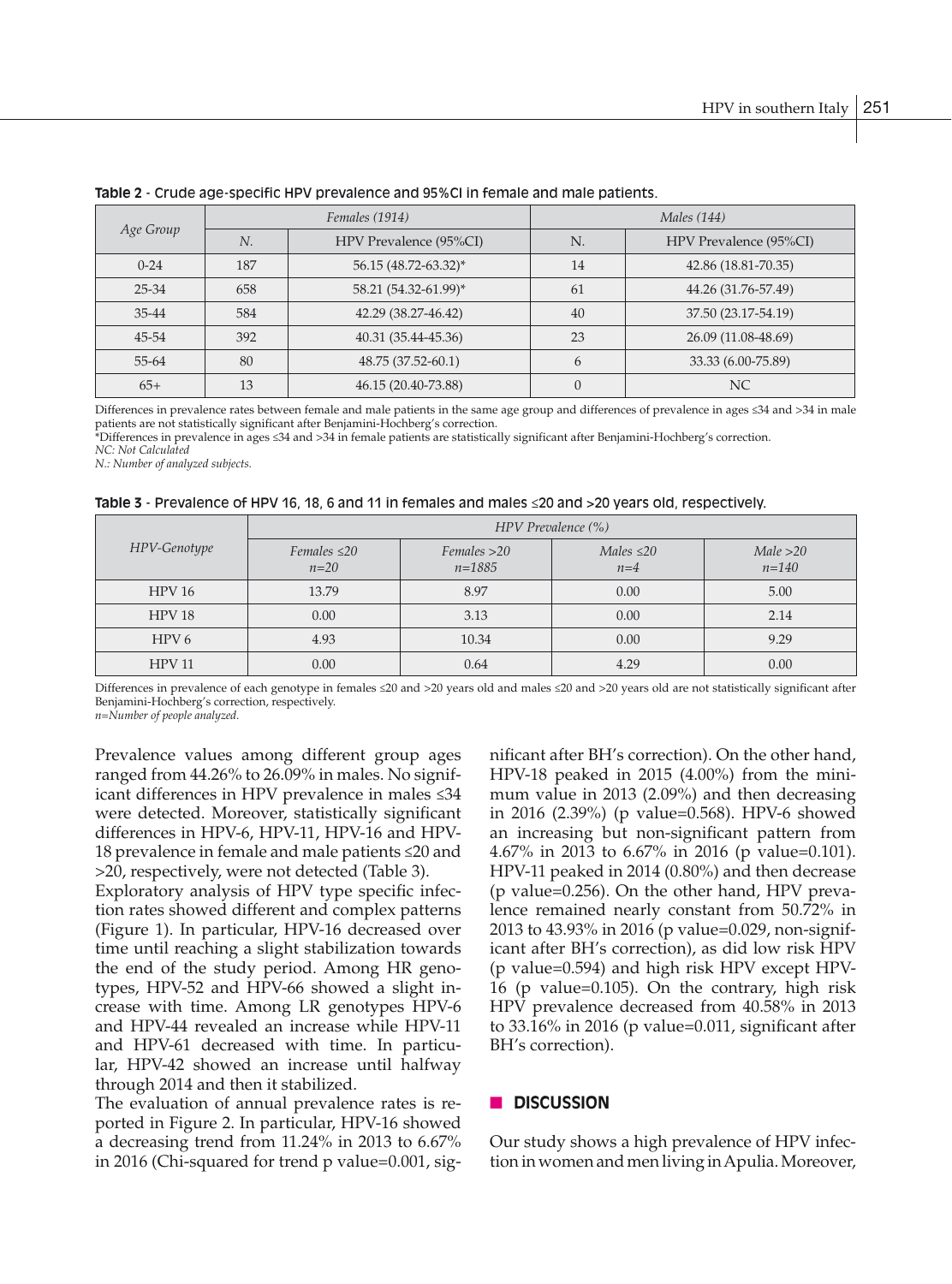

**Figure 1** - Evaluation of temporal patterns from 2013 to 2016 of type-specific HPV infections by Lowess smoothing with smoothing span value 1. HPV prevalences by HPV type are calculated as the number of positive infections per total number of people analyzed within a 6-month period.

the prevalence of 49.14% in females is higher than in other Italian studies [11,26,27]. The prevalence of HPV infection in males was quite high (41.10%). Such a result is in agreement with other studies in which a prevalence of about 50% was observed [28-30]. Moreover, the prevalence of HPV infection was not statistically different between younger and older men as reported elsewhere [31]. Such data confirm the need of a strict screening of the male population as a viral reservoir and because of the risk of virus-related pathologies such as genital warts, penile intraepithelial neoplasia and penile carcinomas [32]. In fact, HPV in males is considered highly frequent and one of the most common sexually transmitted infections. Moreover, a high prevalence of HPV infection in male partners of HPV-infected women has been reported [30]. Interestingly, in this population sub-clinic lesions have been detected in 18.75% of patients at peniscopy while in 20% of patients HPV was detected without associated lesions [30].

A high prevalence of HR-HPV infections (38.37%) was detected. In line with other epidemiological studies, HR-HPV 16/31/53 group types had the highest frequency among the population analyzed [26,33-39]. Moreover, HPV-6 was confirmed as the most prevalent genotype in men [40-42]. HPV-42 was observed both in female and male subjects (10.70% and 4.91%, respectively). In particular, HPV-42 was the most prevalent genotype in females while in males it was the second most prevalent. Such data were not confirmed in other Italian studies except in the studies of Ammatuna et al. and Ronco et al. [38, 43-48]. Despite the differences in age of the screened population, some

studies performing HPV diagnosis by Anyplex-TM II HPV 28 did not report HPV-42 as the most prevalent genotype [11, 49, 50]. On the contrary, Estrade et al. reported a high prevalence of HPV-42 [51]. In particular, a significant difference in the detection of HPV-42 between Anyplex<sup>TM</sup> II HPV 28 and PGMY-CHUV PCR assay was reported. This was explained by with the low sensitivity of PGMY primers in the presence of low viral loads in multiple infections, as confirmed by the presence of a significant decreasing trend for discor-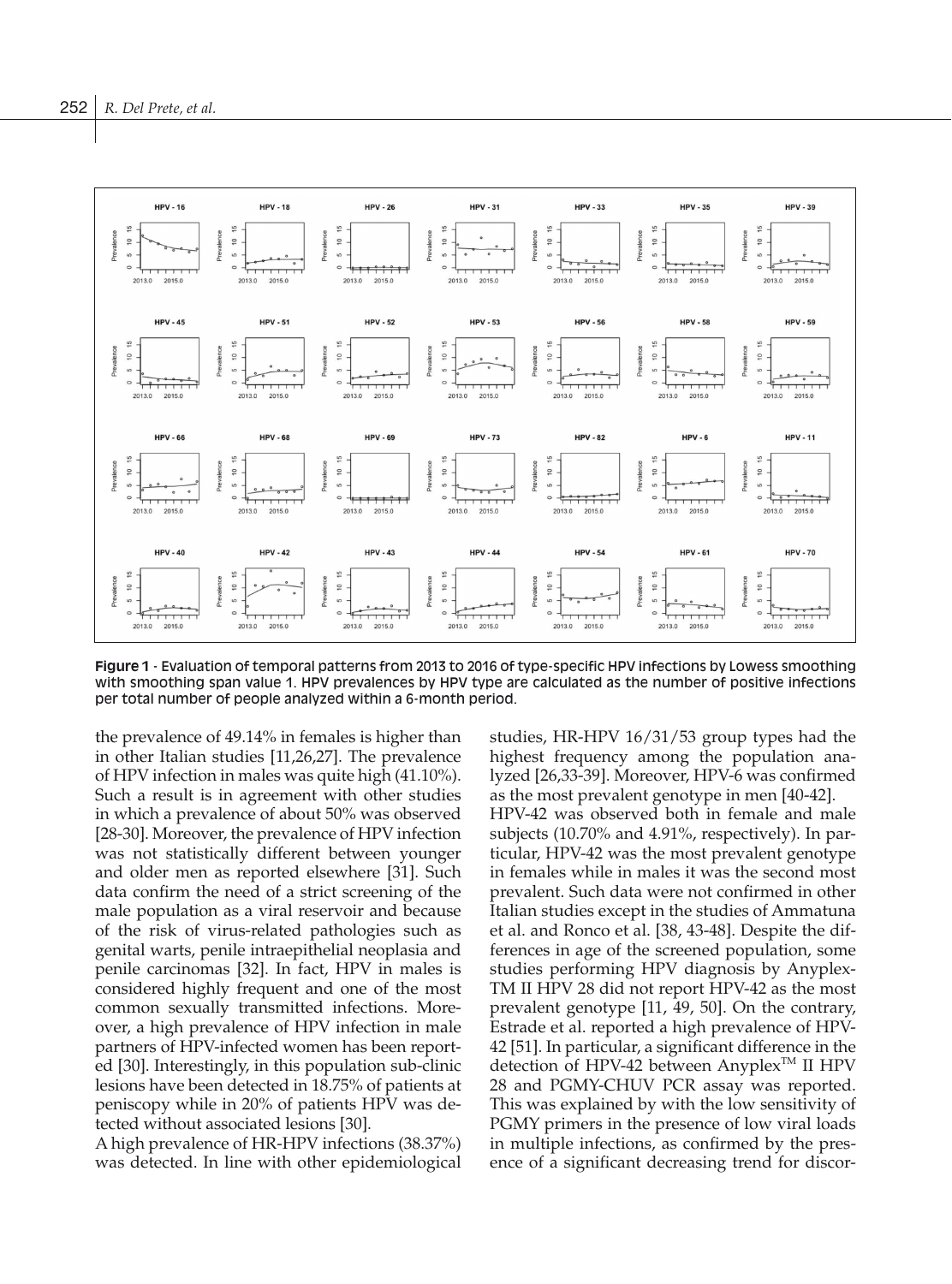

**Figure 2** - Evaluation of annual trends of overall, high risk, low risk, high risk except HPV-16, HPV-16, HPV-18, HPV-6 and HPV-11 infections by Chi-squared test for trend. HPV 16 and high risk HPV revealed a statistically significant decreasing trend also confirmed after Benjamini-Hochberg's correction. *\*Statistically significant after Benjamini-Hochberg's correction.*

dance in the presence of increasing viral loads (p value =0.0010) [51].

HPV co-infections have been detected in 24.44% patients studied. In particular, they accounted for 25.36% of females and 12.27% of males, respectively. Other Italian studies reported prevalence rates of HPV co-infections ranging from 30.9% to 49.7% in female population [36, 38, 52, 53]. Lorenzon et al. reported HPV co-infections in 18.2% of males in stable relationship [54]. In particular, the genital HPV co-infections prevalence in human papillomavirus infection in men (HIM) study was 25.7% [31]. Nyitray et al. reported HPV co-infections in 23.8% of men having sex with men, 37.3% of men having sex with women and men and 29.3% of men having sex with women [55].

Rousseau et al. reported HPV co-infections were not independent to each other and HPV combinations 6/11-18, 16-52 and 16-68 occurred with a frequency less than expected [56]. Competition between HPV-16 and HPV-52 was also confirmed by Nie et al. [57]. Moreover, Dickson et al. reported that 57 combinations of different HPV genotypes occurred more frequently than expected while 8 combinations occurred less frequently than expected [58]. However, the impact of HPV co-infections is not clear. Some studies reported an increased risk of development or progression of CC [59-62]. Other studies failed to detect an increased risk of precancerous lesions or invasive cancer [64, 65].

Primary prevention of HPV infections and HPV-related cancers has become more appealing because of the introduction of specific vaccines. To date, two types of prophylactic anti-HPV vaccines have been routinely used in clinical settings in Italy: a bivalent against HPV-16 and HPV-18 and a quadrivalent against HPV-16, HPV-18, HPV-6 and HPV-11 [66, 67]. In Apulia, anti-HPV vaccination was approved in 2007 for the 1997 birth cohort and it has been subsequently extended to males [67]. Complete vaccinal coverage reached 83.31% of the 1997 birth cohort [68]. Moreover, total CC screening in 2012-2015 only reached 70.5% of women aged 25-64 while national Italian coverage was 79.2% [69]. Martinelli et al. and Chironna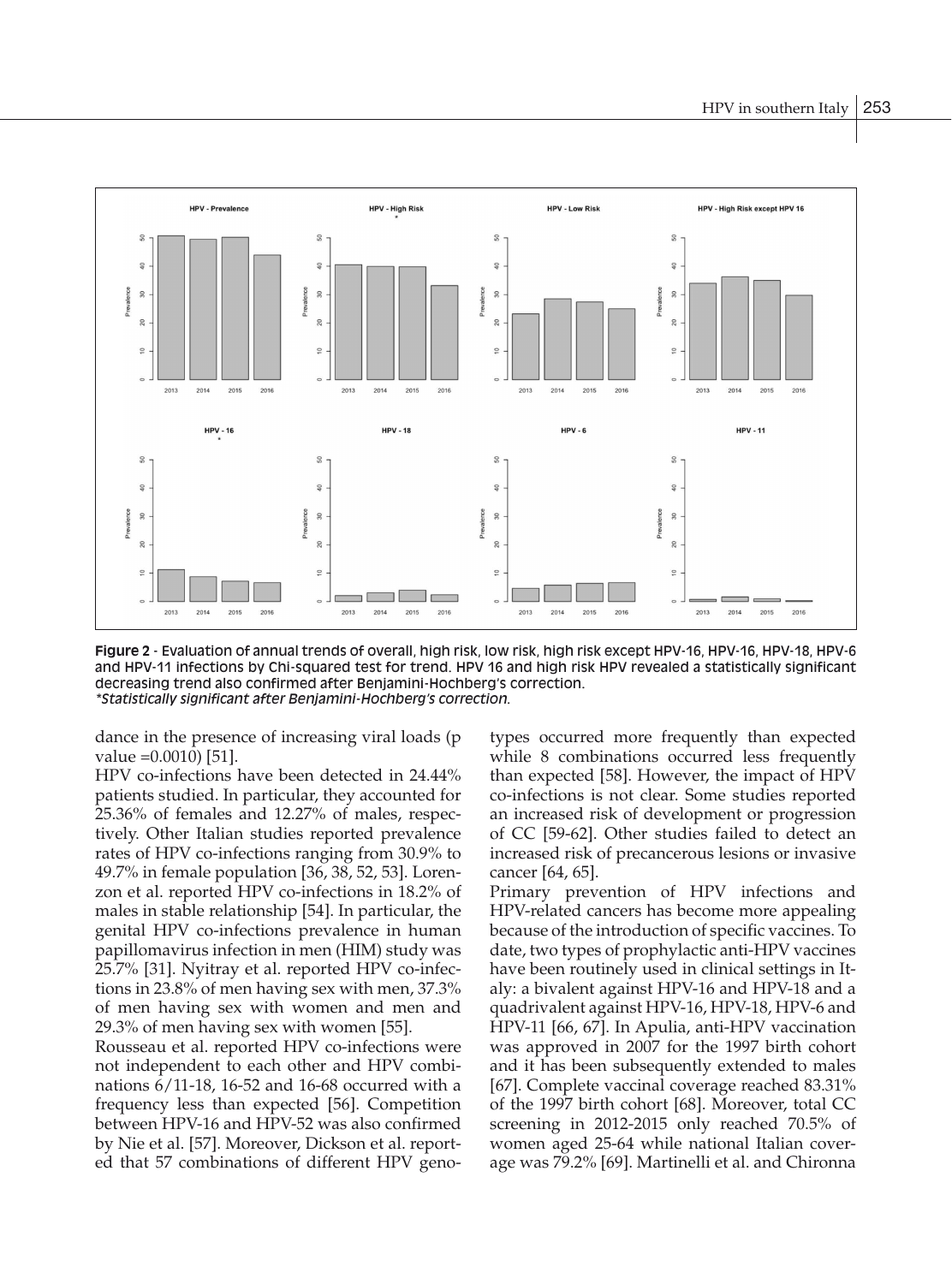et al. detected HPV infection in 33% and 30.4% of female patients in Apulia, respectively [36,70]. In our study the overall HPV prevalence was 48.57% and in female patients it was 49.14%. This difference may be due to the different sensitivity of HPV diagnostic tests, the composition of analyzed populations, or an increased prevalence of HPV in Apulia over time.

The introduction of the HPV vaccination has modified the HPV prevalence. In a study performed after a vaccination campaign in a Sweden, several changes were observed [71]. HPV-6, HPV-11, HPV-16 and HPV-18 prevalence decreased. Moreover, the prevalence of HPV-6, HPV-16 and HPV-18 mostly decreased among women younger than 23 years [71]. Also Fischer et al. reported a decrease of HPV-16, HPV-18 and HPV-31 in female patients aged <23 years [72]. After the introduction of four genotypes anti-HPV vaccination, HPV-6, HPV-11, HPV-16 and HPV-18 decreased in young females in their teens and 20s [73]. Such a trend was not observed in our study. In fact, a decrease in HPV-6 or HPV-11 or HPV-16 or HPV-18 prevalences has not been observed in female and male patients ≤20 years old. Despite the absence of the vaccinal status of patients and with the exception of the decreasing trend of HPV-16, our data failed to detect clues related to a positive effect of the anti-HPV vaccinal campaign. Therefore, other wider studies will be needed to better clarify the situation.

There are several limitations of this study. First, the reported data are not representative of the overall Apulia population and are not generalizable. Secondly, data regarding vaccination and sexual history are lacking. The vaccinal status would have been useful to better infer regarding the vaccine effect. In fact, the temporal change in prevalence does not always imply a casual relationship. Among HPV genotypes covered by vaccine, only HPV-16 showed a decreasing prevalence but it seemed to stabilize during 2016. Moreover, the prevalence of the four HPV genotypes in age groups with the highest likely uptake of anti-HPV vaccination was not different from other age groups. For this reason, it is possible that this phenomenon is not related to the vaccination campaign. Furthermore, clinical data were not available to assess risk factors connected with the

presence of HPV. In particular, cytological data on the enrolled individuals were absent. For this reason we did not have the data of cervical lesions and it was not possible to correlate the presence of HPV with the cytological and/or histological findings. Moreover, the lack of behavioral information on the enrolled individuals did not permit to better characterize the analyzed population for the roles of such exposure variables in the acquisition of HPV and therefore the association between these factors and HPV prevalence could not be analyzed. The absence of individual-level data on background factors which may have changed over time did not permit to correlate changes in screening and in risk factors to HPV and to different HPV genotypes related trends. Moreover, the absence of some data regarding the age of patients has reduced the statistical power regarding the analysis of HPV distribution in different age groups.

In conclusion, our study shows either an unusually high presence of HPV-42 or a high prevalence of HPV infections in the analyzed patients. The higher presence of HR-HPV genotypes compared to low-risk genotypes underlines the need for genotyping to allow for the correct clinical management of HPV infections. Moreover, the involvement of the male population and the continuous spread of the anti-HPV vaccine campaign should be considered as important tools to eliminate HPV sexual transmission among people.

## **Funding**

None

## **Ethical approval**

The study followed the local ethical guidelines of the Azienda Ospedaliero Universitaria Policlinico of Bari.

## **Informed consent**

Not necessary

## **Conflict of interest**

The authors declare that they have no conflict of interest to disclose.

# **ACKNOWLEDGEMENTS**

We are extremely thankful to Prof. Christopher Williams, University of Foggia, for the text revision.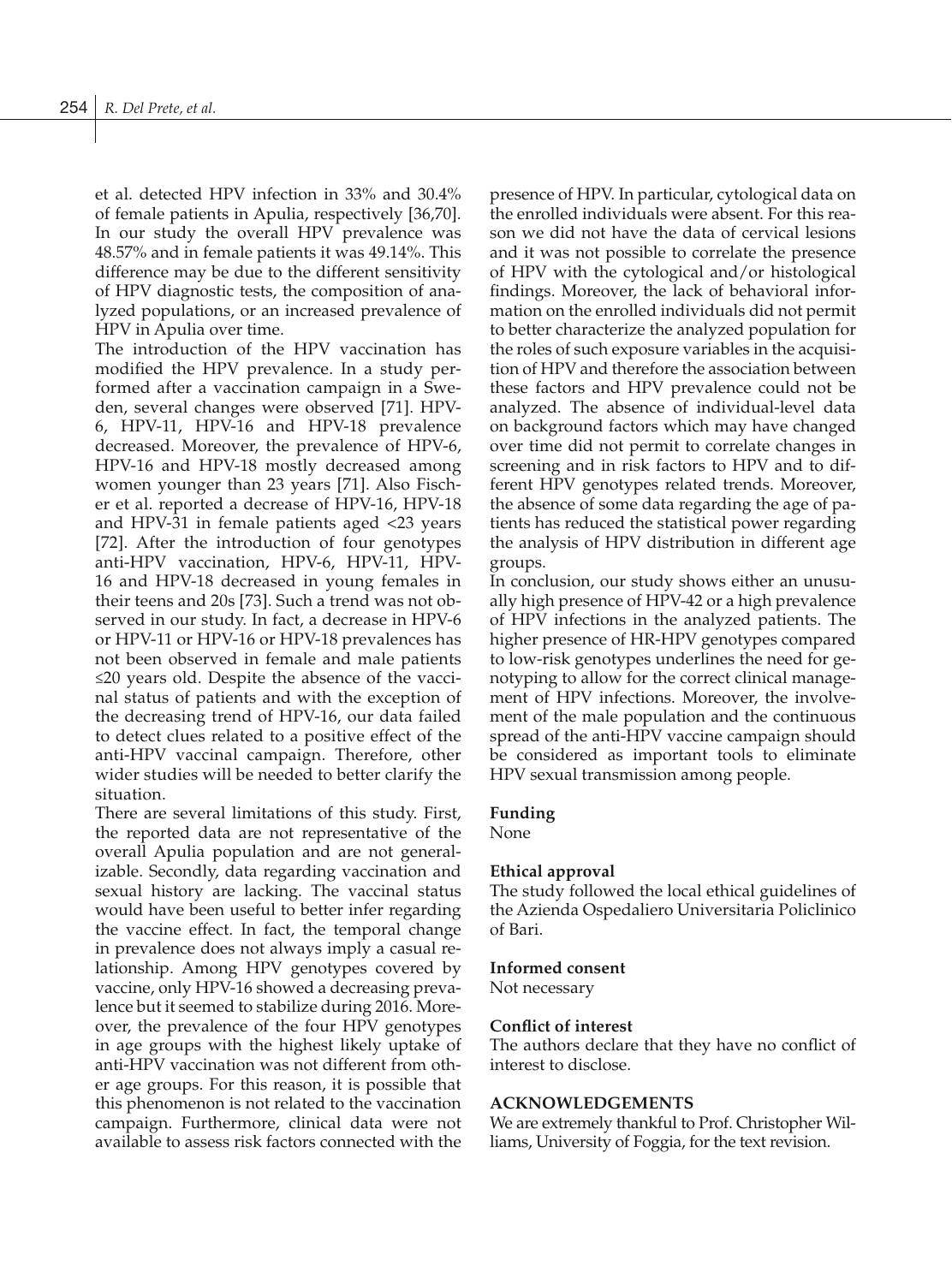# n **REFERENCES**

[1] Rahman S., Pierce Campbell C.M., Rollison D.E., et al. Seroprevalence and Associated Factors of 9-Valent Human Papillomavirus (HPV) Types among Men in the Multinational HIM Study. *PLoS One* 11, e0167173, 2016.

[2] Einstein M.H., Schiller J.T., Viscidi R.P., et al. Clinician's guide to human papillomavirus immunology: knowns and unknowns. *Lancet Infect. Dis.* 9, 347-356, 2009.

[3] Moscicki A.B., Schiffman M., Burchell A., et al. Updating the natural history of human papillomavirus and anogenital cancers. *Vaccine* 30, F24-F33, 2012.

[4] Walboomers J.M., Jacobs M.V., Manos M.M., et al. Human papillomavirus is a necessary cause of invasive cervical cancer worldwide. *J. Pathol.* 189, 12-19, 1999.

[5] Smith J.S., Lindsay L., Hoots B., et al. Human papillomavirus type distribution in invasive cervical cancer and high-grade cervical lesions: a meta-analysis update. *Int. J. Cancer.* 121, 621-632, 2007.

[6] Dalstein V., Riethmuller D., Pretet J.L., et al. Persistence and load of high-risk HPV are predictors for development of high-grade cervical lesions: a longitudinal French cohort study. *Int. J. Cancer.* 106, 396-403, 2003.

[7] Globocan 2012 Retrieved from http://globocan.iarc. fr/Pages/fact\_sheets\_cancer.aspx Last accessed June 06, 2017).

[8] Hellner K., Dorrell L. Recent advances in understanding and preventing human papillomavirus-related disease. *F1000Res.* 6. pii: F1000 Faculty Rev-269, 2017.

[9] Gillet E., Meys J.F., Verstraelen H., Verhelst R., et al. Association between bacterial vaginosis and cervical intraepithelial neoplasia: systematic review and meta-analysis. *PLoS One* 7(10), e45201, 2012.

[10] Dempsey A.F. Human papillomavirus: the usefulness of risk factors in determining who should get vaccinated. *Rev. Obstet. Gynecol*. 1(3), 122-128, 2008.

[11] Camporiondo M.P., Farchi F., Ciccozzi M., et al. Detection of HPV and co-infecting pathogens in healthy Italian women by multiplex real-time PCR. *Infez. Med.* 24, 12-17, 2016.

[12] Fernandes J.V., De Medeiros Fernandes T.A., DE Azevedo J.C., et al. Link between chronic inflammation and human papillomavirus-induced carcinogenesis. *Oncol. Lett.* 9(3), 1015-1026, 2015.

[13] Muñoz N., Bosch F.X., de Sanjosé S., et al. Epidemiologic classification of human papillomavirus types associated with cervical cancer. *N. Engl. J. Med.* 348, 518-527, 2003.

[14] Bernard E., Pons-Salory M., Favre M., et al. Comparing human papillomavirus prevalences in women with normal cytology or invasive cervical cancer to rank genotypes according to their oncogenic potential: A meta-analysis of observational studies. *BMC Infect. Dis.* 13, 85, 2013.

[15] Clifford G., Franceschi S., Diaz M., Munoz N., Villa L.L. Chapter 3: HPV type distribution in women with and without cervical neoplastic diseases. *Vaccine* 24, 26- 34, 2006.

[16] Chacón J., Sanz I., Rubio M.D., et al. Detection and genotyping of high-risk human papillomavirus in cervical specimens. *Enferm. Infecc. Microbiol. Clin.* 25, 311- 316, 2007.

[17] Cuschieri K.S., Whitley M.J., Cubie H.A. Human papillomavirus type specific DNA and RNA persistence-implications for cervical disease progression and monitoring. *J. Med. Virol.* 73, 65-70, 2004.

[18] Del Mistro A., Salamanca H.F., Trevisan R., et al. Human papillomavirus typing of invasive cervical cancers in Italy. *Infect. Agent Cancer.* 1, 9, 2006.

[19] Cuzick J., Szarewski A., Cubie H., et al. Management of women who test positive for high-risk types of human papillomavirus: the HART study. *Lancet* 362, 1871-1876, 2003.

[20] Davies P., Arbyn M., Dillner J., et al. A report on the current status of European research on the use of human papillomavirus testing for primary cervical cancer screening. *Int. J. Cancer.* 118, 791-796, 2006.

[21] Kitchener H.C., Almonte M., Wheeler P., et al. HPV testing in routine cervical screening: cross sectional data from the ARTISTIC trial. *Br. J. Cancer.* 95, 56-61, 2006.

[22] Khan M.J., Castle P.E., Lorincz A.T., et al. The elevated 10-year risk of cervical precancer and cancer in women with human papillomavirus (HPV) type 16 or 18 and the possible utility of type-specific HPV testing in clinical practice. *J. Natl. Cancer. Inst.* 97, 1072-1079, 2005.

[23] The Atypical Squamous Cells of Undetermined Significance/Low-Grade Squamous Intraepithelial Lesions Triage Study (ALTS) Group. Human papillomavirus testing for triage of women with cytologic evidence of low-grade squamous intraepithelial lesions: baseline data from a randomized trial. *J. Natl. Cancer. Inst.* 92, 397-402, 2000.

[24] Hochberg Y., Benjamini Y. More powerful procedures for multiple significance testing. *Stat. Med.* 9, 811- 818, 1990.

[25] R Development Core Team. A language and environment for statistical computing: the R Foundation for Statistical Computing, Vienna, Austria, 2016. Retrieved from https://www.R-project.org/ Last accessed February 17, 2017.

[26] Ronco G., Giorgi-Rossi P., Carozzi F., et al. Efficacy of human papillomavirus testing for the detection of invasive cervical cancers and cervical intraepithelial neoplasia: a randomised controlled trial. *Lancet Oncol.* 11, 249-257, 2010.

[27] Centurioni M.G., Puppo A., Merlo D.F., et al. Prevalence of human papillomavirus cervical infection in an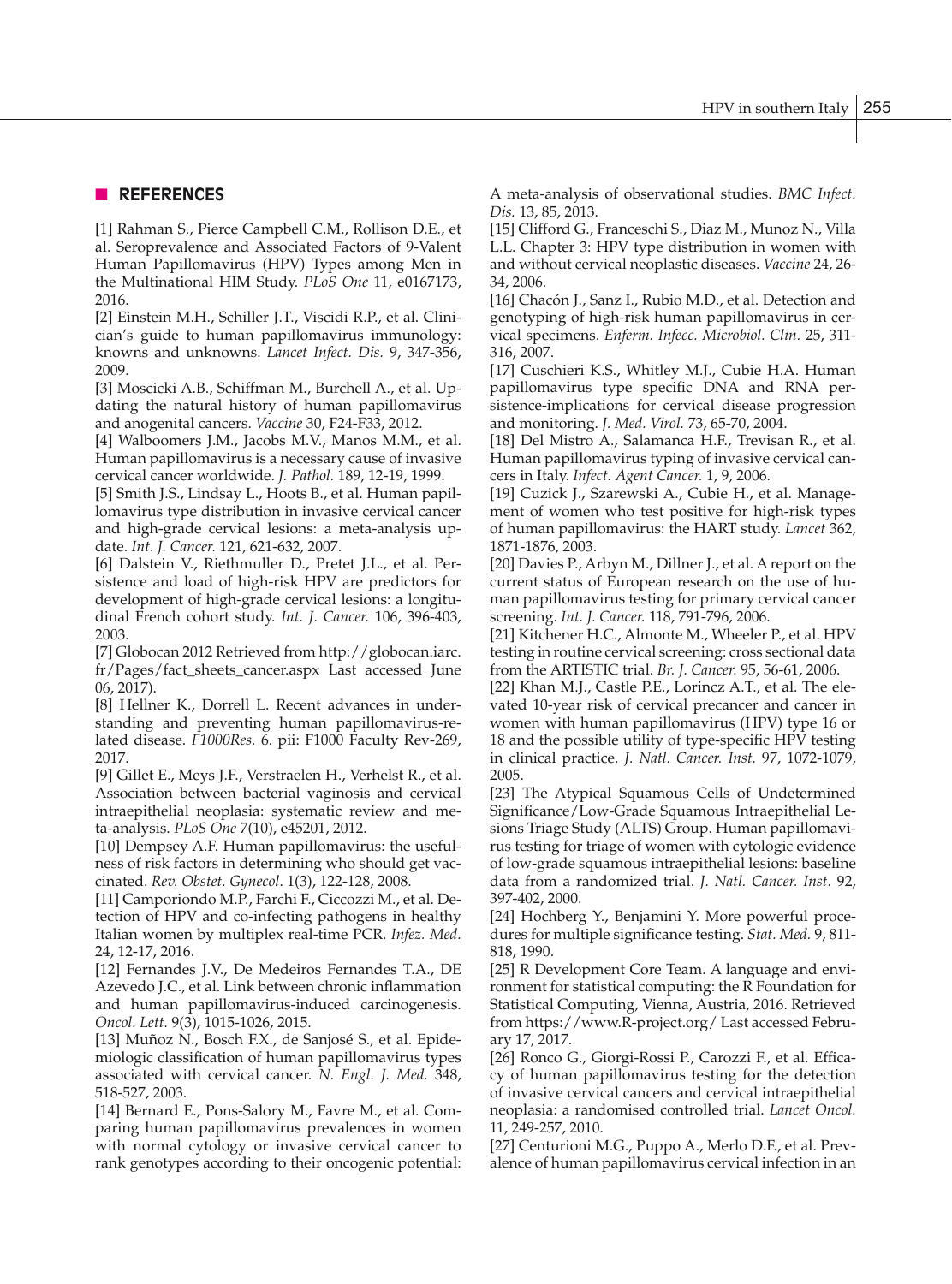Italian asymptomatic population. *BMC Infect. Dis.* 27, 77, 2005.

[28] Wikstrom A., Lidbrink P., Johansson B., von Krogh G. Penile human papillomavirus carriage among men attending Swedish STD clinics. *Int. J. STD AIDS* 2, 105- 109, 1991.

[29] Svare E.I., Kjaer S.K., Worm A.M., Osterlind A., Meijer C.J., van den Brule A.J. Risk factors for genital HPV DNA in men resemble those found in women: a study of male attendees at a Danish STD clinic. *Sex. Transm. Infect.* 78, 215-218, 2002.

[30] Scaglione G., Li Destri N., Scibetta N., Alio W., Prestileo T. HPV-related diseases and screening program in male partners. *Infez. Med.* 3, 176-181, 2011.

[31] Giuliano A.R., Lazcano-Ponce E., Villa L.L., et al. The human papillomavirus infection in men study: human papillomavirus prevalence and type distribution among men residing in Brazil, Mexico, and the United States. *Cancer Epidemiol. Biomarkers Prev.* 17, 2036-2043, 2008.

[32] Stratton K.L., Culkin D.J. A contemporary review of HPV and penile cancer. *Oncology (Williston Park)*. 30, 245-249, 2016.

[33] Clifford G.M., Smith J.S., Plummer M., Munoz N., Franceschi S. Human papillomavirus types in invasive cervical cancer worldwide: a meta-analysis. *Br. J. Cancer* 88, 63-73, 2003.

[34] Munoz N., Bosch X., Sanjosé S., Herrero R., Castellsaguè X. Epidemiologic classification of human papillomavirus types associated with cervical cancer. *N. Engl. J. Med.* 348, 518-527, 2003.

[35] Del Prete R., Di Taranto A.M., Lipsi M.R., Nirchio V., Antonetti R., Miragliotta G. Prevalence and genotypes identification of human papillomavirus infection in a population of South Italy. *J. Clin. Virol.* 42, 211-214, 2008.

[36] Chironna M., Neve A., Sallustio A., et al. Frequency of human papillomavirus infection and genotype distribution among women with known cytological diagnosis in a Southern Italian region. *J. Prev. Med. Hyg.* 51, 139-145, 2010.

[37] Ginindza T.G., Dlamini X., Almonte M., et al. Prevalence of and associated risk factors for high risk human papillomavirus among sexually active women, Swaziland. *PLoS One.* 12, e0170189, 2017.

[38] Capra G., Giovannelli L., Bellavia C., et al. HPV genotype prevalence in cytologically abnormal cervical samples from women living in south Italy. *HPV Virus Res.* 133, 195-200, 2008.

[39] Dunne E.F., Unger E.R., Sternberg M., et al. Prevalence of HPV infection among females in the United States. *JAMA* 297, 813-819, 2007.

[40] Aubin F., Pretet J.L., Jacquard A.C., et al. Human papillomavirus genotype distribution in external acuminata condylomata: a large French national study (EDiTH IV), *Clin. Infect. Dis.* 47, 610-615, 2008.

[41] Chan P.K., Luk A.C., Luk T.N., et al. Distribution of human papillomavirus types in anogenital warts of men. *J. Clin. Virol.* 44, 111-114, 2009.

[42] Afshar R.M., Mollaie H.R., Fazlalipour M., Arabzadeh S.A. Prevalence and type distribution of human papillomavirus infection using the INNo-Lipa assay, Kerman, Southeast Iran. *Asian. Pac. J. Cancer Prev.* 14, 5287-5291, 2013.

[43] Coscia M.F., Monno R., Ballini A., et al. Human papilloma virus (HPV) genotypes prevalence in a region of South Italy (Apulia). *Ann. Ist. Super. Sanita.* 51, 248-251, 2015.

[44] Giuffrè G., Simone A., Todaro P., et al. Detection and genotyping of human papillomavirus in gynaecologic outpatients of Messina, eastern Sicily, Italy. *Oncol. Rep.* 23, 745-750, 2010.

[45] Ripabelli G., Grasso G.M, Del Riccio I., Tamburro M., Sammarco M.L., Prevalence and genotype identification of human papillomavirus in women undergoing voluntary cervical cancer screening in Molise, central Italy. *Cancer Epidemiol.* 34, 162-167, 2010.

[46] Agodi A., Barchitta M., La Rosa N., et al. Human papillomavirus infection: low-risk and high-risk genotypes in women in Catania, Sicily. *Int. J. Gynecol. Cancer.* 19, 1094-1098, 2009.

[47] Ammatuna P., Giovannelli L., Matranga D., Ciriminna S., Perino A., Prevalence of genital human papilloma virus infection and genotypes among young women in Sicily, South Italy. *Cancer Epidemiol. Biomarkers Prev.* 17, 2002-2006, 2008.

[48] Ronco G., Ghisetti V., Segnan N., et al. Prevalence of human papillomavirus infection in women in Turin, Italy. *Eur. J. Cancer.* 41, 297-305, 2005.

[49] Shakya S., Syversen U., Åsvold B.O., et al. Prevalence of human papillomavirus infection among women in rural Nepal. *Acta Obstet. Gynecol. Scand.* 96, 29-38, 2017.

[50] Kwon T., Moon K.H, Yang S.H, et al. Multiple Human Papillomavirus Infection Is Associated with High-Risk Infection in Male Genital Warts in Ulsan, Korea. *J. Korean Med. Sci.* 31, 371-375, 2016.

[51] Estrade C., Sahli R. Comparison of Seegene Anyplex II HPV28 with the PGMY-CHUV assay for human papillomavirus genotyping. *J. Clin. Microbiol.* 52, 607- 612, 2014.

[52] Masia G., Mazzoleni A.P., Contu G., et al. Epidemiology and genotype. *Vaccine.* 27, 11-16, 2009.

[53] Gargiulo F., De Francesco M.A, Schreiber C., et al. Prevalence and distribution of single and multiple HPV infections in cytologically abnormal cervical samples from Italian women. *Virus Res.* 125, 176-182, 2007.

[54] Lorenzon L., Terrenato I., Donà M.G., et al. Prevalence of HPV infection among clinically healthy Italian males and genotype concordance between stable sexual partners. *J. Clin. Virol.* 60, 264-269, 2014.

[55] Nyitray A.G., da Silva R.J., Baggio M.L, et al. The